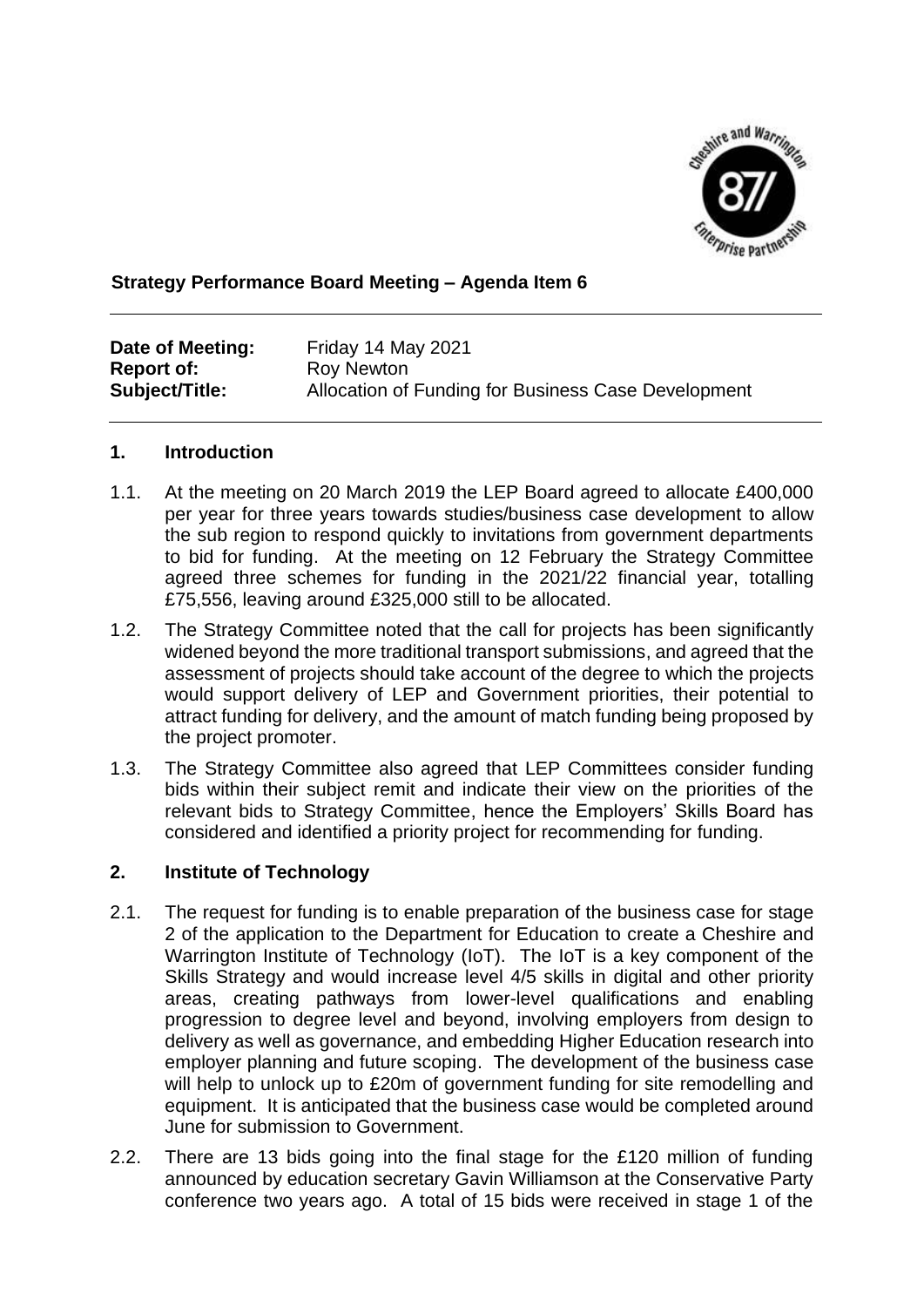process. Of those, 13 applicants have been invited to progress to stage 2 which will "test the viability, feasibility and deliverability of proposals in more detail". They will be whittled down to eight winners later this year.

2.3. The cost of preparing the stage 2 business case is estimated at £50,000 and a contribution of £25,000 is being sought from the LEP's business case fund. The proposal has been endorsed by the Employers' Skills Board and the bid proforma is attached at Appendix 1.

# **3. Identifying the Remaining Priorities**

- 3.1. If the Strategy Committee allocates £25,000 to the IoT business case, that would leave around £300,000 remining for other projects. Work is on-going with scheme promoters to understand more of the detail of the proposals submitted to date. The proposals currently received are listed in Appendix 2 and others are anticipated. Some of these are at an early concept stage and others have limited amounts of match funding proposed. LEP officers are having discussions with the local authorities about further work that is needed to strengthen the propositions.
- 3.2. In order to spend the money this financial year, allocations will need to be made before the autumn. The intention is for the Sub-Regional Housing Board, Local Transport Body and Enterprise Zone Board to review the proposals and identify priorities for recommendation to the next Strategy Committee meeting.

# **4. Recommendations**

- 4.1. The LEP Strategy Committee is recommended to:
	- a. Agree a contribution of £25,000 towards the development of a business case for establishing an Institute of Technology; and
	- b. Note that LEP Committees are considering funding bids within their subject remit and it is intended that they will indicate their view on recommended priorities at the next Strategy Committee meeting.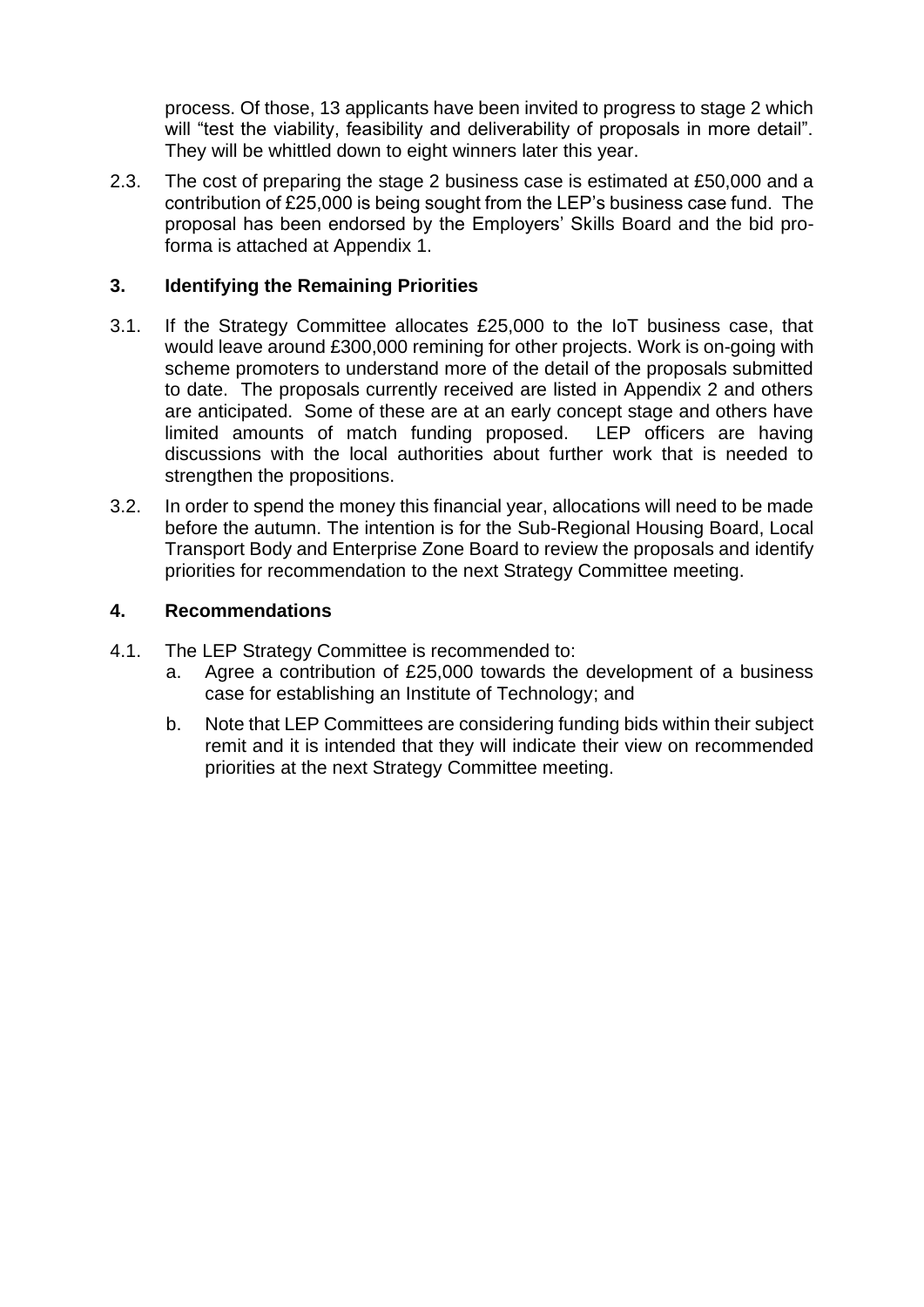# **Appendix 1**

| <b>Project Name:</b>                                                   | <b>Cheshire and Warrington IoT</b>                                                                                         |                                                                                                                                                                                                                                                                                                                                                                                                                                                                                                                                                                             |
|------------------------------------------------------------------------|----------------------------------------------------------------------------------------------------------------------------|-----------------------------------------------------------------------------------------------------------------------------------------------------------------------------------------------------------------------------------------------------------------------------------------------------------------------------------------------------------------------------------------------------------------------------------------------------------------------------------------------------------------------------------------------------------------------------|
| <b>Brief Description:</b>                                              | To prepare the business case for Phase 2 of the application<br>to create a Cheshire and Warrington Institute of Technology |                                                                                                                                                                                                                                                                                                                                                                                                                                                                                                                                                                             |
| <b>Strategic Fit</b>                                                   | Impact                                                                                                                     | <b>Notes</b>                                                                                                                                                                                                                                                                                                                                                                                                                                                                                                                                                                |
| a. SEP                                                                 |                                                                                                                            |                                                                                                                                                                                                                                                                                                                                                                                                                                                                                                                                                                             |
| b. LIS                                                                 |                                                                                                                            |                                                                                                                                                                                                                                                                                                                                                                                                                                                                                                                                                                             |
| c. Constellation                                                       |                                                                                                                            |                                                                                                                                                                                                                                                                                                                                                                                                                                                                                                                                                                             |
| d. EZ                                                                  |                                                                                                                            |                                                                                                                                                                                                                                                                                                                                                                                                                                                                                                                                                                             |
| e. Skills Strategy                                                     | Significant                                                                                                                | The IoT is a key component of the LEP's<br>strategy. Delivering 1500+ Level 4 learners in<br>digital and other priority areas, creating<br>pathways from lower-level qualifications and<br>enabling progression to degree level and<br>beyond, involving employers from design to<br>delivery as well as governance, and embedding<br>HE research into employer planning and future<br>scoping are major benefits from this investment<br>in the development of a business case that will<br>enable up to £20m of government funding for<br>site remodelling and equipment. |
|                                                                        |                                                                                                                            | The proposal is in line with the ambitions in the<br>recently published skills white paper                                                                                                                                                                                                                                                                                                                                                                                                                                                                                  |
| f. Other                                                               | Significant                                                                                                                | The project will act as a focus for employers,<br>delivery partners and HE which can then be<br>used as a model for other skill priority areas. It<br>can also develop partnership working amongst<br>major delivery partners within the LEP areas as<br>an additional benefit.                                                                                                                                                                                                                                                                                             |
|                                                                        |                                                                                                                            | In addition to the specific priority curriculum<br>areas covered by the IoT there is an<br>underpinning focus on sustainability which is<br>itself a key priority for the region. The<br>technologies used, skills taught as well as the<br>dispersed delivery model are all intended to<br>align with a future where technology enables a<br>more digitally capable workforce, greater digital<br>access for the wider population and as a<br>consequence a reduction in unnecessary travel.                                                                               |
| To what degree would the business<br>case/study address the following: | Impact                                                                                                                     | <b>Notes</b>                                                                                                                                                                                                                                                                                                                                                                                                                                                                                                                                                                |
| a. Increasing productivity                                             | Significant                                                                                                                | The project is designed to address the identified<br>shortfall in higher level skills as described and<br>quantified in the (strategy). Providing 1500 +<br>Level 4 and above learners per year by Y5 of                                                                                                                                                                                                                                                                                                                                                                    |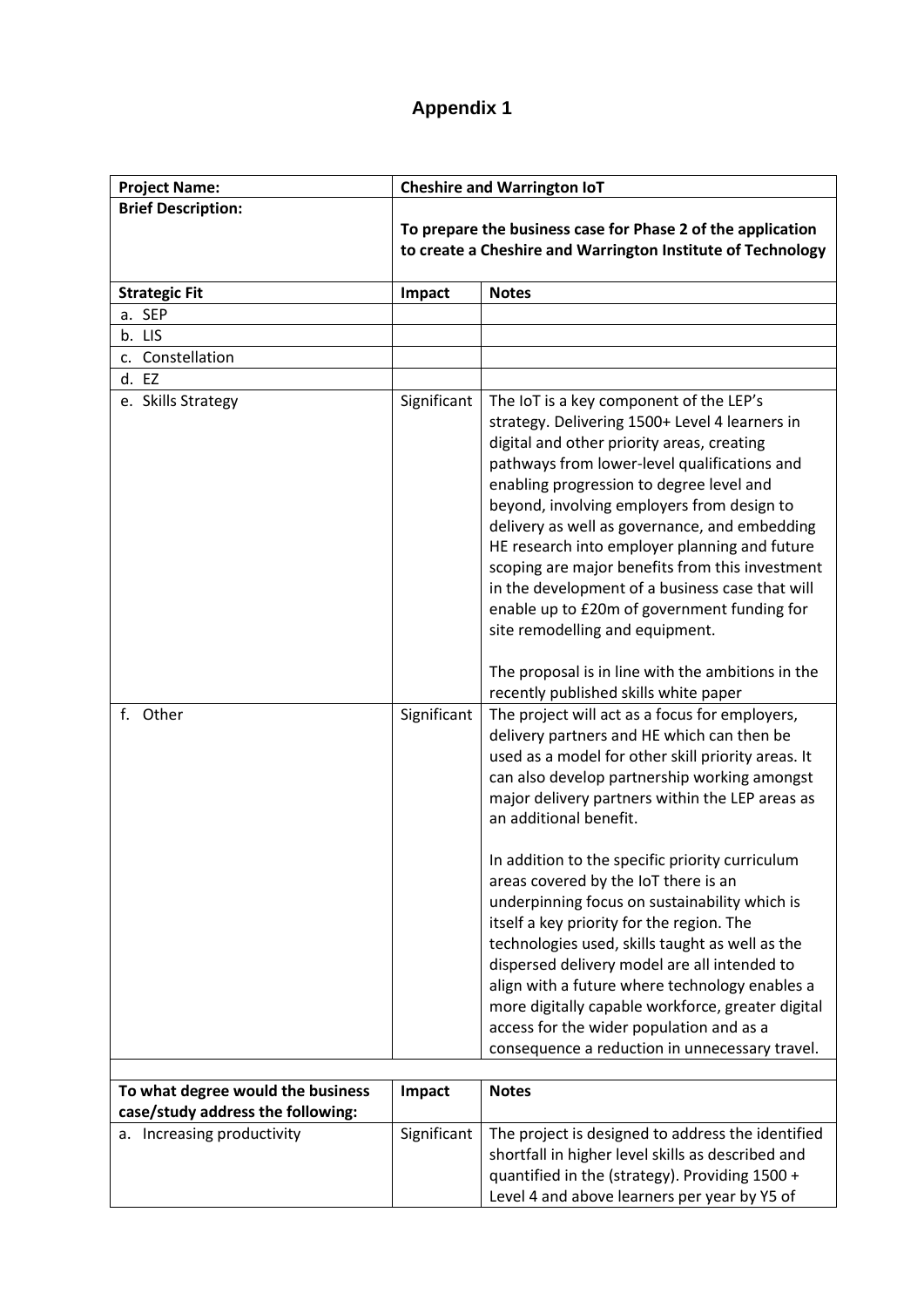|                                                              |                                                             | operation, the IoT will help to meet a key                 |  |  |  |
|--------------------------------------------------------------|-------------------------------------------------------------|------------------------------------------------------------|--|--|--|
|                                                              |                                                             | component in the LEP's strategy to deliver a               |  |  |  |
|                                                              |                                                             | significant increase in the region's GDP.                  |  |  |  |
| b. Unlocking development                                     |                                                             | The project is intended to increase level 4/5              |  |  |  |
|                                                              |                                                             | skills in key areas, engaging employers in                 |  |  |  |
|                                                              |                                                             | developing the curriculum and promoting                    |  |  |  |
|                                                              |                                                             | pathways to HE. By involving HE in helping                 |  |  |  |
|                                                              |                                                             | employers to identify future technologies and              |  |  |  |
|                                                              |                                                             | skills needs the IoT will enable organisations to          |  |  |  |
|                                                              |                                                             | remain competitive and make investment                     |  |  |  |
|                                                              |                                                             | decisions, both in capital and in people, based            |  |  |  |
|                                                              |                                                             | on a more secure assessment of future need.                |  |  |  |
| c. Providing homes                                           | modest                                                      | The IoT will have the built environment as one             |  |  |  |
|                                                              |                                                             | of its areas of focus providing the skills required        |  |  |  |
|                                                              |                                                             | for the LEP's objective of developing (number)             |  |  |  |
|                                                              |                                                             | new homes                                                  |  |  |  |
| d. Reducing pollution                                        | modest                                                      | The IoT is based on a dispersed delivery strategy          |  |  |  |
|                                                              |                                                             | but with a partnership approach so that needs              |  |  |  |
|                                                              |                                                             | are identified and met locally where possible              |  |  |  |
|                                                              |                                                             | including on employer's sites and by remote                |  |  |  |
|                                                              |                                                             | learning technologies                                      |  |  |  |
| e. Improving sustainable transport                           | modest                                                      | See d.                                                     |  |  |  |
| f.<br><b>Tackling congestion</b>                             | modest                                                      | See d                                                      |  |  |  |
| Reducing accidents<br>g.                                     |                                                             |                                                            |  |  |  |
| h. Improving journey reliability                             |                                                             |                                                            |  |  |  |
| i.<br>Increasing network capacity                            | significant                                                 | A major part of the 1500+ Level 4 plus                     |  |  |  |
|                                                              |                                                             | qualifications delivered are in the digital skills         |  |  |  |
|                                                              |                                                             | required to meet LEP priorities.                           |  |  |  |
|                                                              |                                                             |                                                            |  |  |  |
| Total cost of business case/study                            |                                                             |                                                            |  |  |  |
| Contribution of promoting authority                          | £25k                                                        |                                                            |  |  |  |
| Level of contribution sought from LEP                        | £25k                                                        |                                                            |  |  |  |
| Other contributions                                          |                                                             |                                                            |  |  |  |
| <b>Timescale for developing business</b><br>February to June |                                                             |                                                            |  |  |  |
| case/study                                                   |                                                             |                                                            |  |  |  |
|                                                              |                                                             |                                                            |  |  |  |
| What is the funding mechanism for                            | The IoT will be funded through a grant from Government for  |                                                            |  |  |  |
| delivering the solution identified by                        | capital developments on partner sites, revenue funding from |                                                            |  |  |  |
| the business case/study?                                     |                                                             | partners and a 35% cash and in-kind contribution from core |  |  |  |
| partners and employers                                       |                                                             |                                                            |  |  |  |
| What is the anticipated timescale for                        | Delivery begins June 2022                                   |                                                            |  |  |  |
| delivering the solution identified by                        |                                                             |                                                            |  |  |  |
| the business case/study?                                     |                                                             |                                                            |  |  |  |
|                                                              |                                                             |                                                            |  |  |  |
| Any other information                                        |                                                             |                                                            |  |  |  |
| <b>Rusingss Case/Study Pro Forma</b>                         |                                                             |                                                            |  |  |  |

**Business Case/Study Pro Forma**

**Impact:** Score as either Negative, Minor, Modest or Significant and set out briefly the reasons for the score in the Notes section